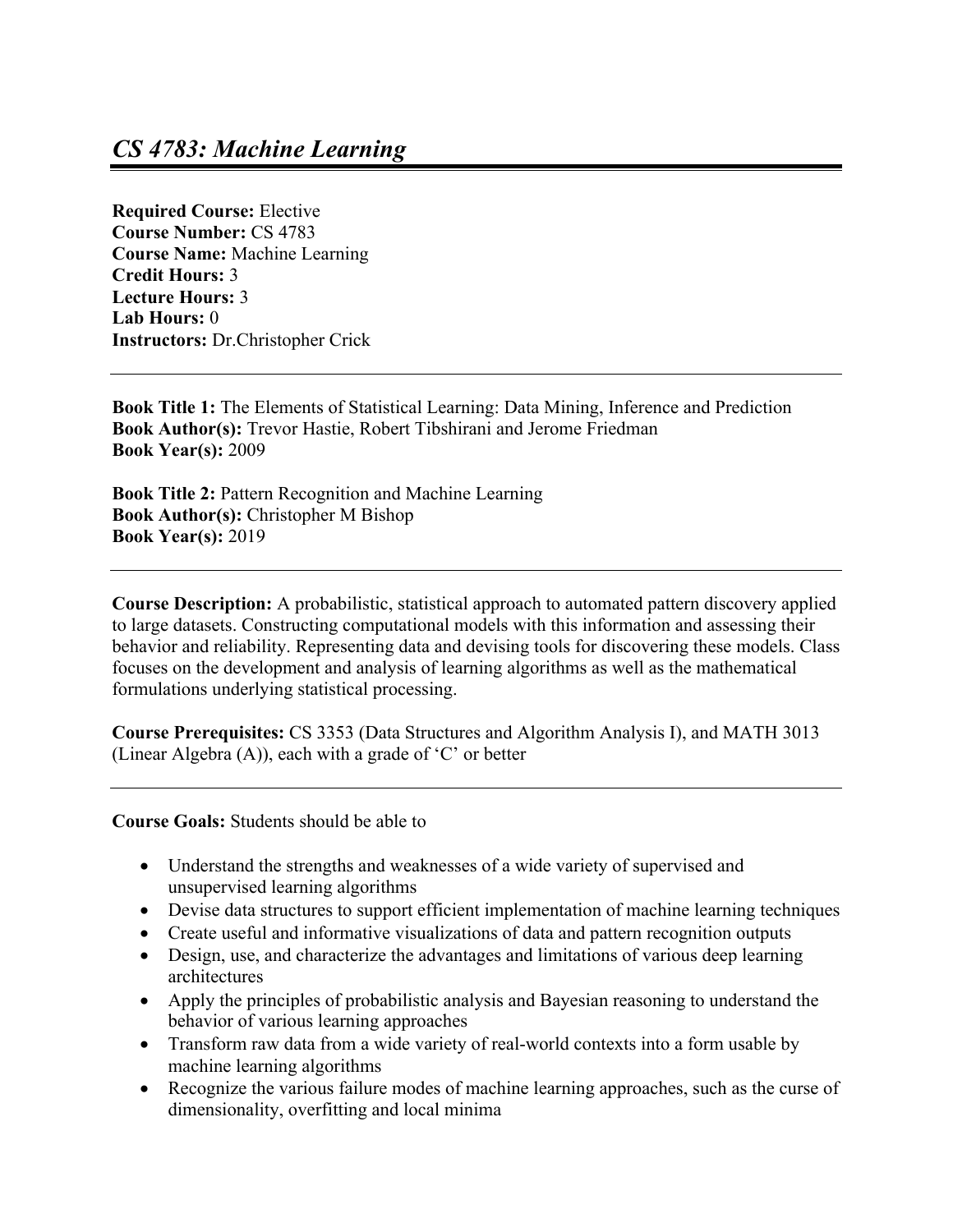## **Student Outcomes:**

| <b>Student</b> | Course                                                                                                                         |  |  |  |
|----------------|--------------------------------------------------------------------------------------------------------------------------------|--|--|--|
| <b>Outcome</b> | <b>Outcome</b>                                                                                                                 |  |  |  |
|                | Choose appropriate machine learning algorithms for specific dataset<br>characteristics, constraints, and desired outcomes      |  |  |  |
|                | Characterize algorithm behaviors and tradeoffs using probabilistic<br>$\bullet$<br>reasoning and Bayesian inference            |  |  |  |
| $\overline{2}$ | Implement machine learning algorithms and supporting data structures                                                           |  |  |  |
|                | Design effective visualizations for data and machine learning outputs                                                          |  |  |  |
| 3              | Produce elegant, well-documented implementations of algorithms for<br>machine learning, visualization and data handling        |  |  |  |
|                | Perform and document scientific data analysis on algorithm<br>$\bullet$<br>performance                                         |  |  |  |
|                | Produce and deliver research presentations for peers                                                                           |  |  |  |
| 4              | Understand and characterize shortcomings, errors and vulnerabilities in<br>$\bullet$<br>deployed machine learning applications |  |  |  |
| 6              | Use libraries for large-scale parallel GPU processing of deep learning<br>$\bullet$<br>architectures                           |  |  |  |

## **Course Topics:**

| <b>Knowledge Area</b>                        | <b>Total Hours of Coverage</b> |  |
|----------------------------------------------|--------------------------------|--|
| Algorithms and Complexity (AL)               |                                |  |
| Architecture and Organization (AR)           |                                |  |
| Computational Science (CN)                   | 8                              |  |
| Discrete Structures                          | 4                              |  |
| Graphics and Visualization (GV)              |                                |  |
| Information Management (IM)                  | 2                              |  |
| Intelligent Systems (IS)                     | 16                             |  |
| Networking and Communication (NC)            |                                |  |
| Social Issues and Professional Practice (SP) |                                |  |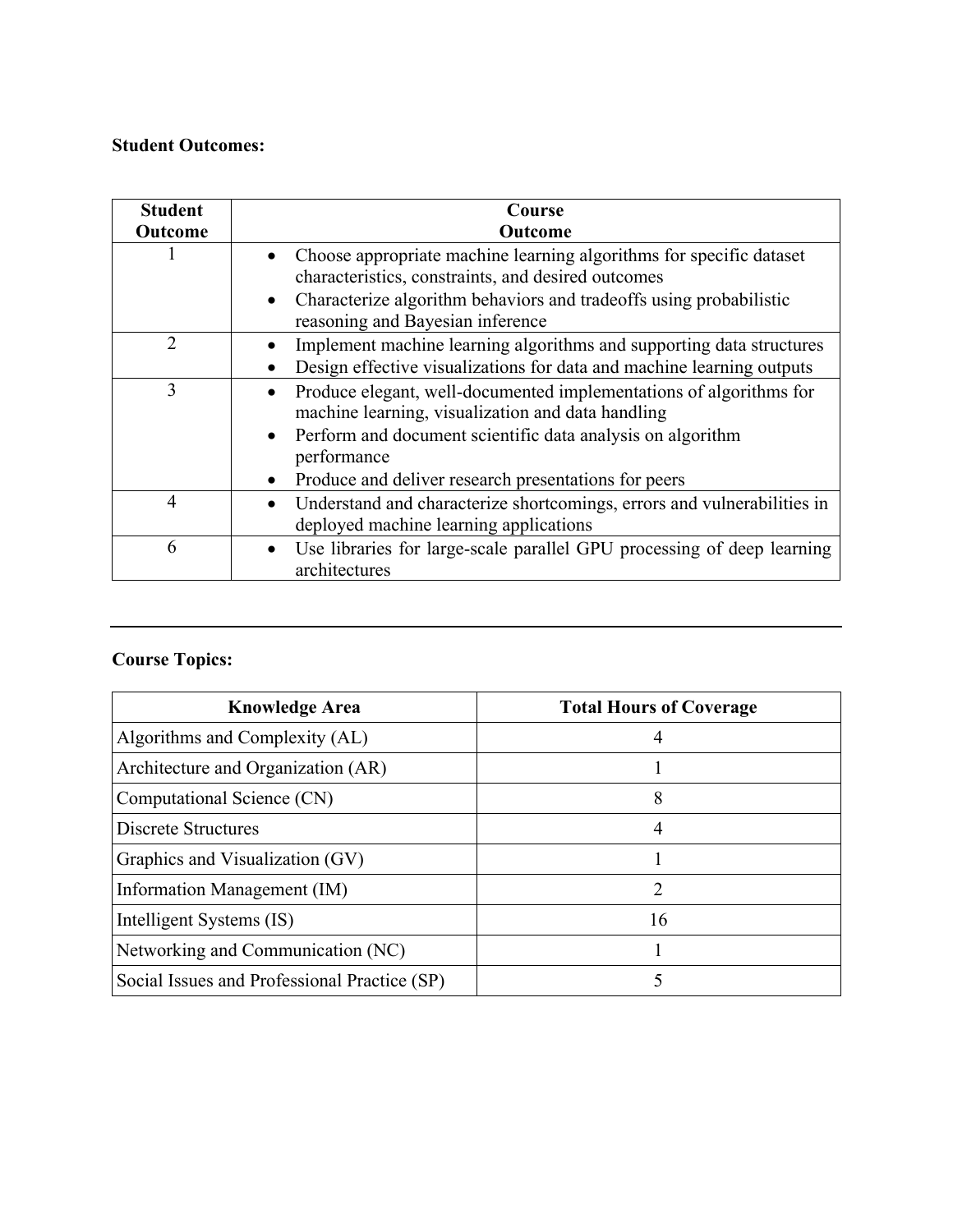| <b>Knowledge Area</b> | <b>Knowledge Unit</b>                                   | <b>Topics Covered</b>                                                                                                                             | <b>Hours</b>   |
|-----------------------|---------------------------------------------------------|---------------------------------------------------------------------------------------------------------------------------------------------------|----------------|
| AL                    | Algorithmic Strategies                                  | Brute-force, greedy,<br>branch-and-bound,<br>heuristics                                                                                           | $\mathbf{1}$   |
| AL                    | <b>Fundamental Data</b><br>Structures and<br>Algorithms | Pattern matching and<br>string/text algorithms                                                                                                    | $\mathbf{1}$   |
| AL                    | <b>Advanced Data</b><br>Structures and<br>Algorithms    | Advanced data<br>structures, stochastic<br>algorithms,<br>probabilistic analysis                                                                  | $\overline{2}$ |
| <b>AR</b>             | Performance<br>Enhancements                             | Vector processors and<br>GPUs, hardware<br>support for<br>multithreading,<br>scalability                                                          | $\mathbf{1}$   |
| <b>CN</b>             | Processing                                              | Numerical methods                                                                                                                                 | $\overline{2}$ |
| <b>CN</b>             | Interactive<br>Visualization                            | All                                                                                                                                               | $\overline{2}$ |
| <b>CN</b>             | Data, Information and<br>Knowledge                      | Content<br>structure/managment,<br>processing and pattern<br>recognition, modeling,<br>design, logical and<br>physical<br>implementation          | $\overline{2}$ |
| <b>CN</b>             | Numerical Analysis                                      | Error, stability,<br>convergence, function<br>approximation,<br>numerical<br>differentiation and<br>integration                                   | $\overline{2}$ |
| <b>DS</b>             | Graphs and Trees                                        | All                                                                                                                                               | $\mathbf{1}$   |
| <b>DS</b>             | Discrete Probability                                    | All                                                                                                                                               | $\overline{3}$ |
| GV                    | Visualization                                           | Visualization of<br>2D/3D scalar fields,<br>color mapping,<br>isosurfaces,<br>visualization of high-<br>dimensional data,<br>visualization design | $\mathbf{1}$   |